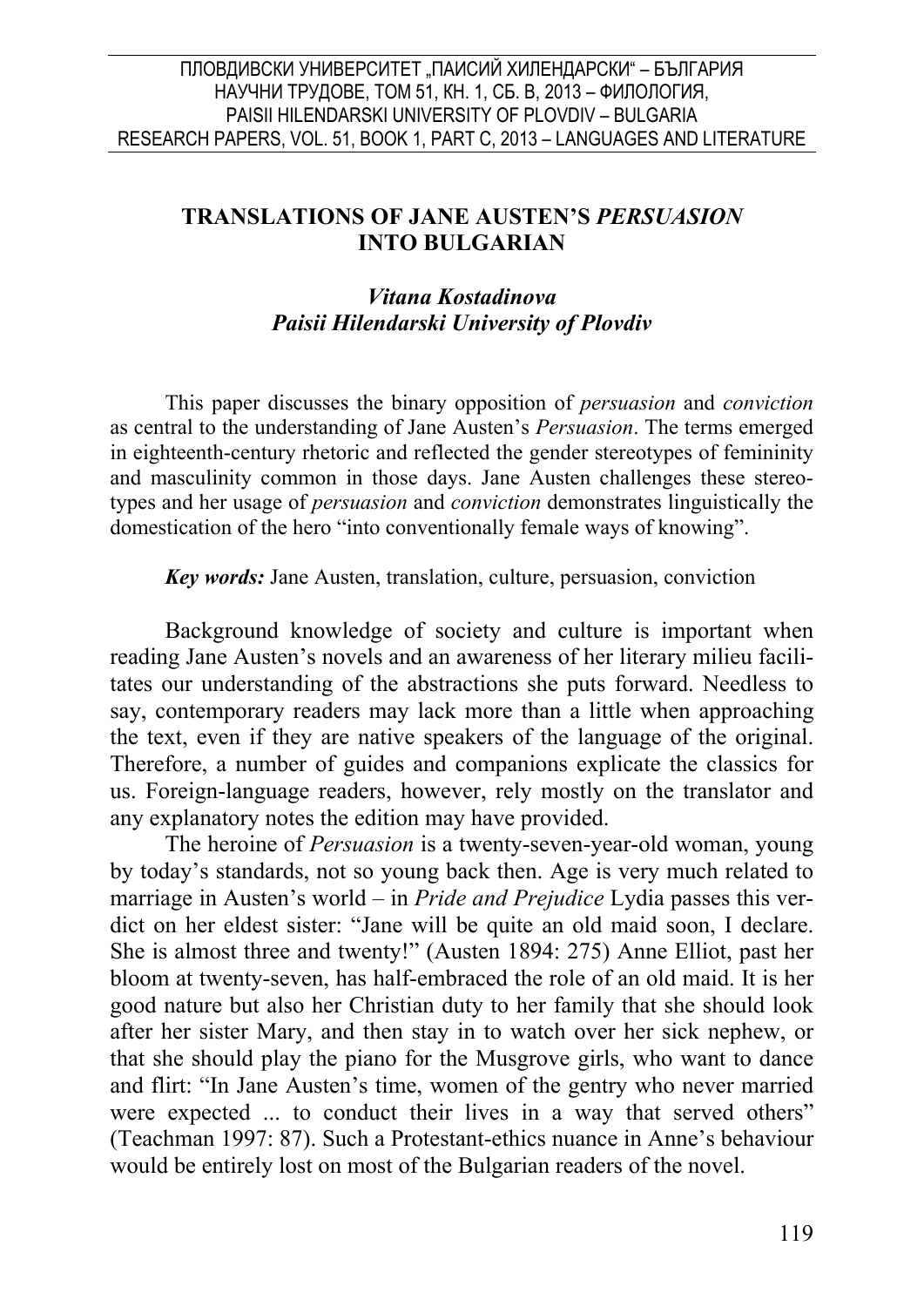This paper will focus on the binary opposition introduced by the title and will consider the prerequisite knowledge needed when approaching *Persuasion*; it will also trace the binary opposition in the Bulgarian translations of the novel. The juxtaposition of "persuasion" and "conviction" emerged in eighteenth-century rhetoric. Arthur Walzer discusses the terms with reference to Francis Bacon, George Campbell and Hugh Blair. We do not know whether Austen read their works, but her novels, the critic claims, display a familiarity with the "most famous among Campbell's distinctions ... his distinction between persuasion and conviction" (Walzer 1995: 690). Walzer quotes an episode from Chapter 10 in *Pride and Prejudice* in order to introduce his point; it is on the topic of Bingley's rashness in making his decisions, and the influence of others on what he is to do next – the most important part of the conversation is this exchange between Elizabeth and Darcy:

[Elizabeth]: "To yield readily – easily – to the *persuasion* of a friend is no merit with you."

[Darcy]: "To yield without conviction is no compliment to the understanding of either."

(Austen 1894: 64, emphasis in the original)

Certainly "persuasion" and "conviction" are no synonyms in this instance. The only reliable dictionary to fall back on was Dr Johnson's *Dictionary of the English Language*. Dr Johnson was an important figure in Austen's writing; he had the authority of a mentor and "his ideas became a distinctive presence in her writing" (Gross 1989: 53). According to his definitions, quoted after the sixth edition of the dictionary here, this is what the two nouns meant:

"CONVICTION – 1. Detection of guilt, which is in law, either when a man is outlawed or appears and confesses, or else is found guilty by the inquest. 2. The act of convincing; confutation; *the act of forcing others, by argument, to allow a position.* 3. State of being convinced."

"PERSUASION  $-1$ . The act of persuading; the act of influencing by expostulation; *the act of gaining or attempting the passions*. 2. The state of being persuaded; opinion."

(Johnson 1785, emphasis added)

The difference made between the two comparable meanings of the words is between *argument* and *passions*, i.e. *reason* and *emotions*. As Walzer claims, "Both Campbell and Blair distinguish persuasion as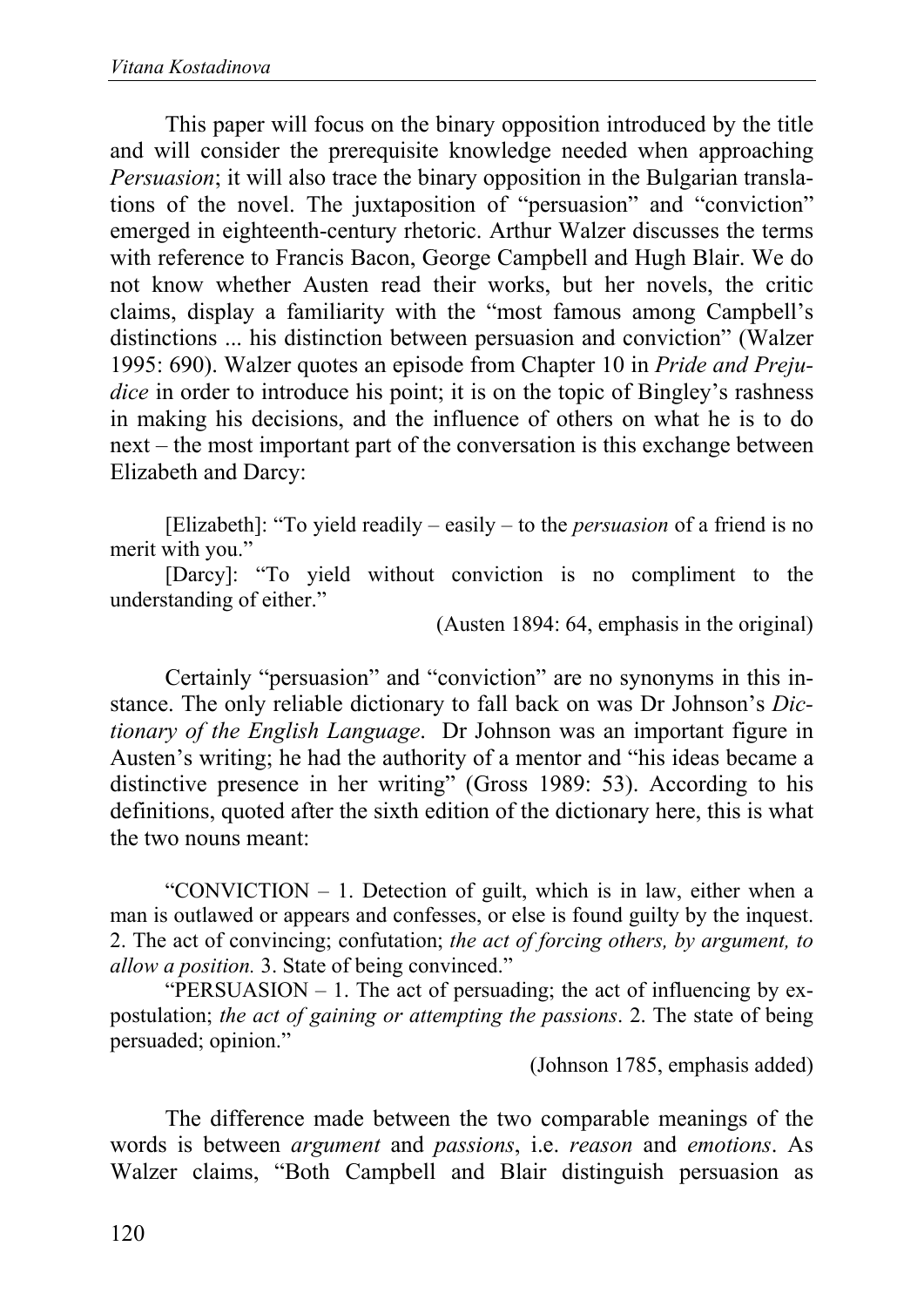intended to lead to action, therefore as directed toward the will and requiring emotional appeal; they conceive of conviction as intended to instruct and directed toward the understanding" (Walzer 1995: 690). Campbell is believed to have codified the distinction for the first time in his *The Philosophy of Rhetoric* published in 1776. Johnson's *Dictionary* (1755) predates the treatise by some twenty years.

Precedence aside, the eighteenth-century stereotypes of masculinity and femininity have a lot to do with the attribution of rationality to men and of sentimentality and feelings to women. In his discussion of Austen's *Persuasion*, Walzer acknowledges the stereotypes prevalent in those days: "Persuasion is feminine and persuadability is womanly. As Reverend Bennett remarks, if women 'were constituted to have our *firmness* and our *depth*... they would cease to be women' (88)" (Walzer 1995: 704, emphasis in the original). The author of *Sense and Sensibility* was anxious to emancipate women as creatures of sense, but something else seems to have been at stake in her later narrative, which "seeks to defend rather than suppress a feminine discourse" (Kastely 1997: 146). This does not come totally unexpected, it is signalled in the example from *Pride and Prejudice* quoted above: Elizabeth is the one in favour of being influenced by a friend, regardless of the friend's arguments, whereas Darcy insists that giving in to influence without proper argumentation is beneath a gentleman's conduct. In other words, "encoded in Elizabeth's and Darcy's exchange are encompassing gender stereotypes that have migrated into the rhetorical concern with persuadability and firmness" (Walzer 1995: 694). Eventually, as it turns out, Darcy's love for Elizabeth does not recognise the strength of his own reasoning and Bingley is unhappy he has been prevailed upon to give up Jane. Thus, the author demonstrates her preference for the female perspective on life and relationships. A very similar binary opposition we have in the face of Anne Elliot and Captain Wentworth in *Persuasion*. She is rather feminine in her readiness to accommodate others and to yield to persuasion, whereas he is very masculine in his firmness and independence. As the title points out, this is a novel about the advantages and disadvantages of the female predisposition.

The first problem, arising in the Bulgarian translations of the text, is the lack of such a distinction between "persuasion" and "conviction" – according to the *English – Bulgarian Dictionary* of the Bulgarian Academy of Sciences, both can be rendered as "убеждаване", "убеждение" (Atanasova 1985). Two different versions of Jane Austen's title appeared as a result: in 1992 Maria Rankova translated *Persuasion* as "Въздействие", a word quite similar in its implications to "influence",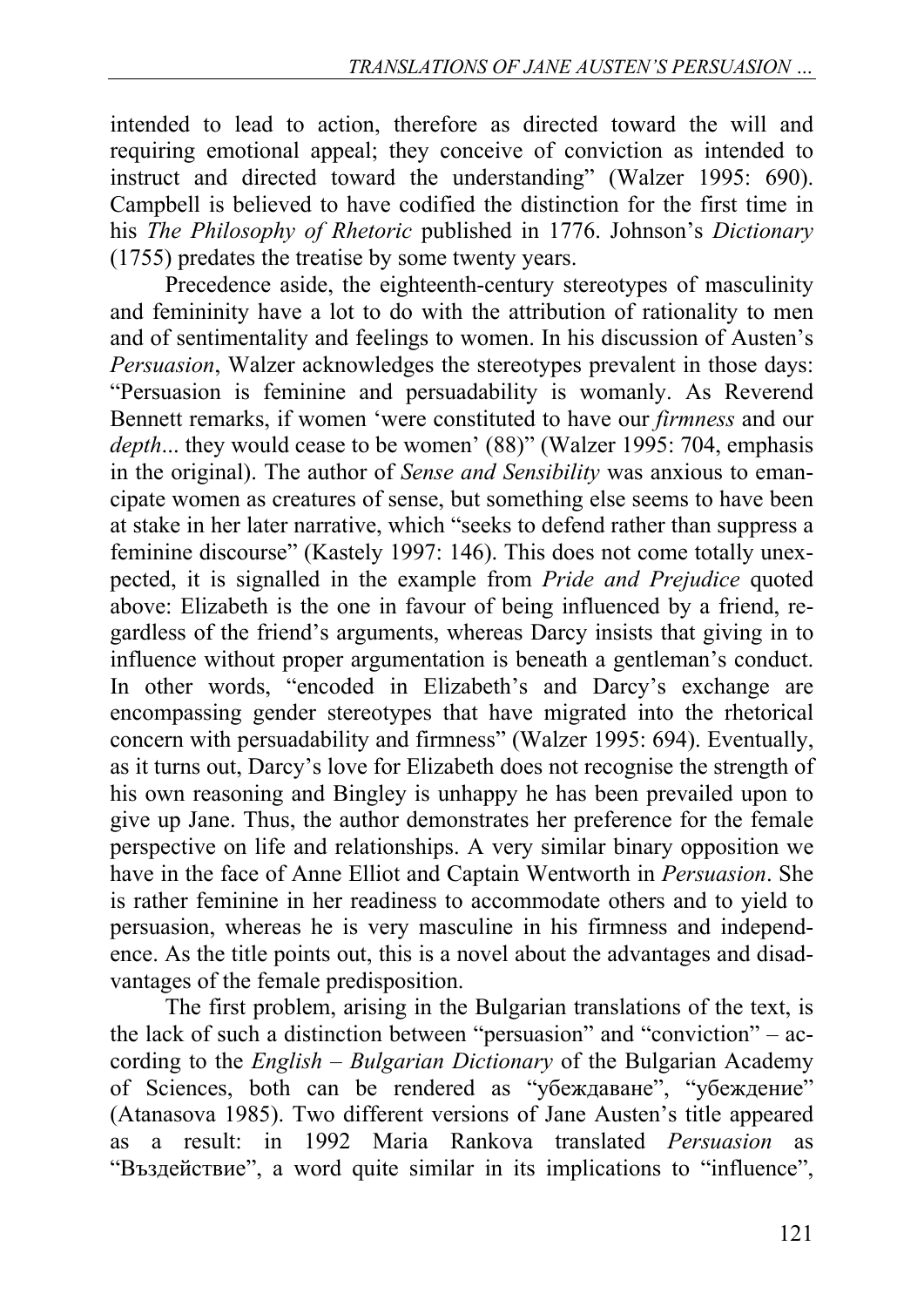whereas in 1996 Anna Elchinova rendered it as "Доводите на разума", a phrase echoing "the voice of reason". "Въздействие" is broad enough and does not exclude convincing; the Online dictionary of the Bulgarian language defines it as the act of influencing with the goal of achieving a result or a change ["Действие с цел упражняване на влияние или за постигане на резултат, промяна" (OnlineRechnik)]; it shares with "persuasion" the sense of a "discourse that ... ends in action" (Walzer 1995: 690). "Доводите на разума", on the other hand, refers to "the reasons of the mind" and is rather limited to the concept of "rationality". In effect, the Bulgarian translations are both asymmetrical to the original title, with Anna Elchinova's actually overturning the initial reference to emotions and, therefore, femininity.

The word "persuasion" and its derivatives have been used approximately 30 times in Austen's text. Meaningfully, the first example of this appears in Chapter 4, when Lady Russell discusses with Annе the financial situation of the Elliot family: "'If we can *persuade* your father to all this,' said Lady Russell, looking over her paper, 'much may be done...'" (Austen 1833: 223, emphasis added). It was Lady Russell, some seven years earlier, who persuaded Anne to give up her engagement to Captain Wentworth. Therefore, the fact that she uses the verb "persuade" in Active voice is telling about her role in the narrative. The Bulgarian version**s** of these words express the meaning of the sentence, even if unable to link it to the title. Nevertheless, matters are further complicated when, in the same speech, Lady Russell adds, "I hope we may be able to *convince* him and Elizabeth, that Kellynch Hall has a respectability in itself" (Austen 1833: 223, emphasis added) – persuading and convincing go hand in hand; affecting his emotions will make Sir Walter act, but the arguments should not be left far behind. The incident seems to illustrate Walzer's point:

"Austen's understanding of the mechanics of persuasion conforms to the account in the rhetorics: persuasion is a process by which desire moves will to action. But the place of reason and the moral import of the process are quite different in her presentation from the rhetorics' account. In Austen, reason does not necessarily function as an independent faculty capable of directing an instrumental will; reason is, rather, an instrumental faculty in the service of either a desire for good or a desire for pleasure." (Walzer 1995: 699-700).

Under the circumstances, Lady Russell is willing to release the baronet from debt by proposing "vigorous measures" of economy (Austen 1833: 223). The binary opposition is related in the earlier Bulgarian trans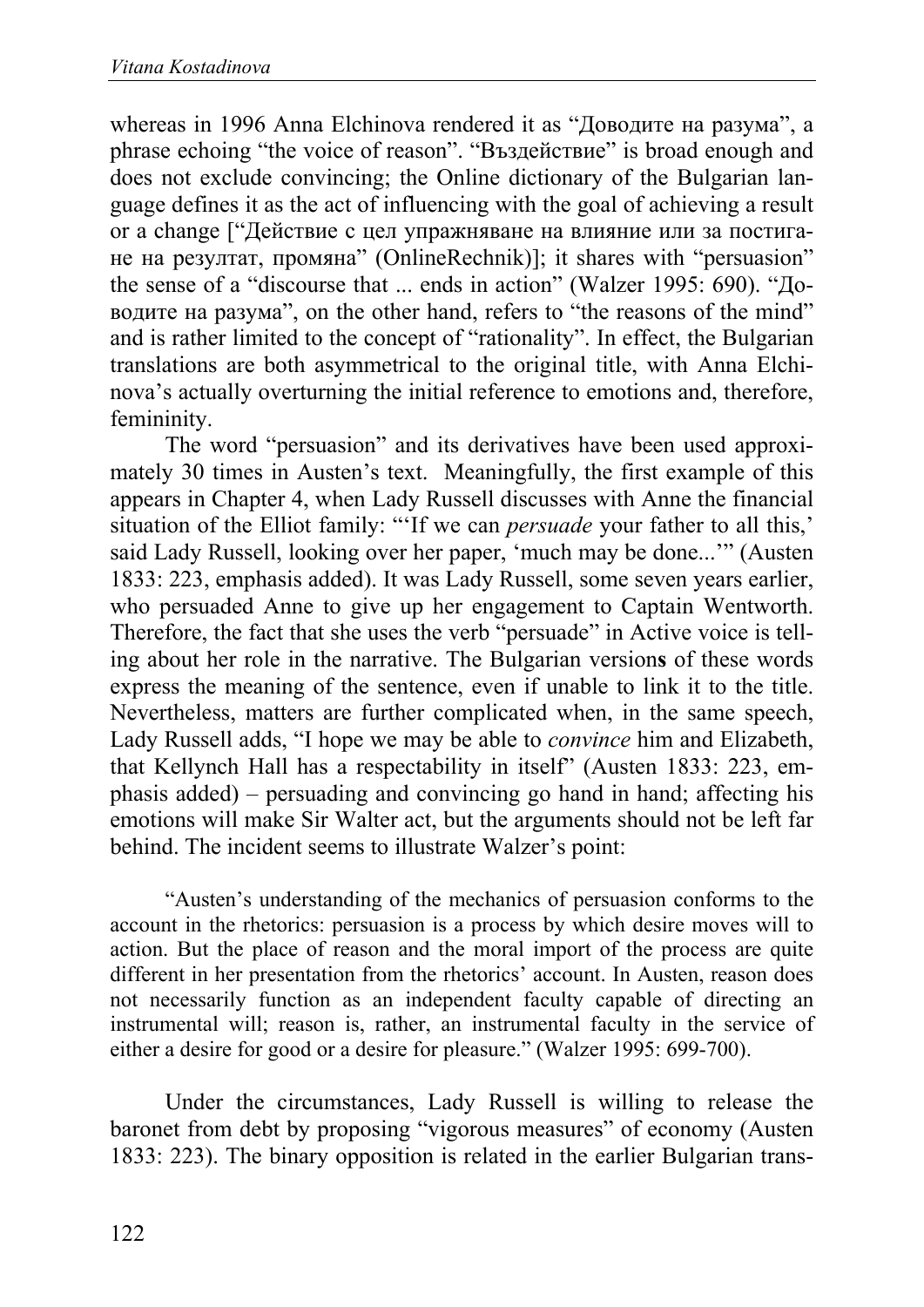lation of *Persuasion* by the use of two different words for "convince" and "persuade":

"Ако успеем да *склоним* баща ти да приеме всичко това – каза лейди Ръсел, преглеждайки бележките й, – много нещо може да се постигне. . [...] Надявам се да *убедим* и него, и Елизабет, че почтеното име на Келинч Хол няма да пострада от тези икономии." (Austen 1992: 12, emphasis added)

In fact, Maria Rankova consistently uses the verb "убедя" or the noun "убеждение" to translate "convince" and "conviction". Anna Elchinova, on the other hand, blurs the distinction by resorting to the same verb twice:

"Ако успеем да *убедим* баща ти в необходимостта от всичко това, каза лейди Ръсел, като гледаше съставения от нея списък, — ще можем да постигнем действително много. ... Много се надявам да *убедим* него и Елизабет, че Келинч Хол сам по себе си притежава достатъчно достойнство и подобни ограничения няма да му се отразят." (Austen 1996: 11, emphasis added)

In revealing the pre-history of the relationship between Anne and Captain Wentworth, Austen highlights her heroine's passivity by the use of the Passive voice: "She was *persuaded* to believe the engagement a wrong thing" (Austen 1833: 237, emphasis added). Passivity as an attribute of female excellence is what Mary Wollstonecraft protested against: "Do passive indolent women make the best wives?" (Wollstonecraft 2008: 101) Gender roles were well established and rarely challenged in those days – to quote Rousseau,

"In the union of the sexes, both pursue one common object, but none in the same manner. From their diversity in this particular, arises the first determinate difference between the moral relations of each. The one should be active and strong, the other passive and weak: it is necessary the one should have both the power and the will, and the other should make little resistance." (qtd. in Wollstonecraft 2008: 116, f.1)

Anne had no support from her father or sisters but we are to understand that Lady Russell's opinion was of consequence; the latter used her role of a mother-figure in the girl's life to play on her emotions with "steadiness of opinion, and ... tenderness of manner" (Austen 1833: 237). What consoled the young sufferer was "the belief of being prudent, and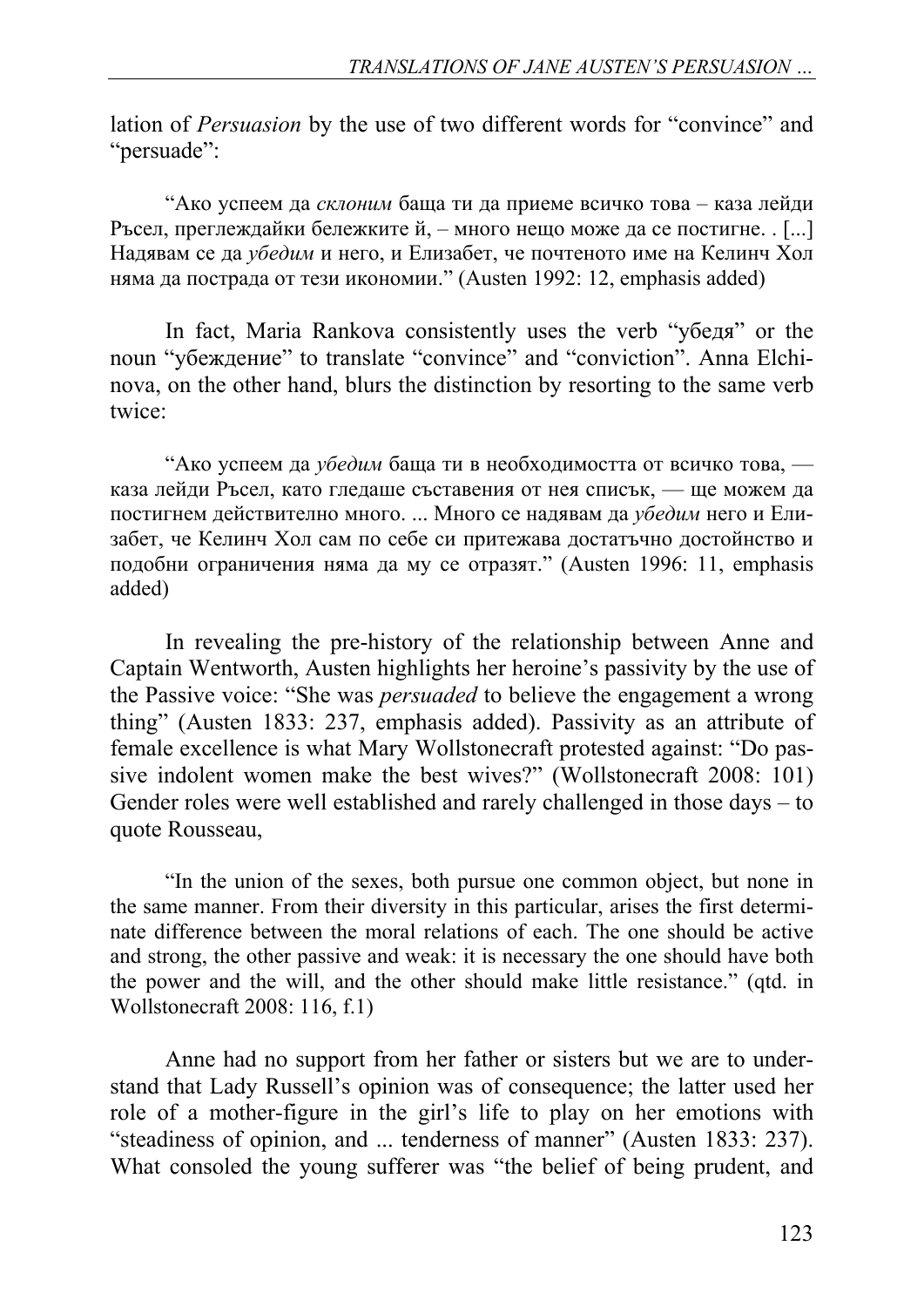self-denying, principally for his advantage" (237), i.e. she chose to think that she was doing her fiancé a favour by sacrificing their engagement. When she broke the news to him, "he was totally *unconvinced* and unbending" (237, emphasis added) – unable to accept he was being given up without a good reason. The episode establishes the opposition already familiar from *Pride and Prejudice*: "persuasion" is a category associated with women, whereas men resort to "conviction".

In the Bulgarian translations, these categories are imperceptible, especially so in Elchinova's version:

"Ан *повярва*, че е извършила грешка с този годеж, че е сбъркала, като го е обявила открито и че е извършила нещо недостойно, което никога не би се увенчало с успех" (Austen 1996: 24, emphasis added).

"Капитан Уентуърт беше *непреклонен*, непоколебим и се чувстваше измамен от този принудителен разрив" (Austen 1996: 25, emphasis added).

In addition to the lack of Bulgarian terms for "persuasion" and "conviction", Anna Elchinova has opted for the active form "повярва" ["she now believed"] in order to express "she was persuaded" – this transformation of nineteenth-century mores into contemporary manners is reminiscent of Sally Hawkins' Annе in the 2007 film adaptation of the novel: the heroine no longer has the patience to wait for Captain Wentworth to initiate a conversation with her and, on seeing he is about to leave the concert hall, she dashes after him astonishing the entire assembly (Shergold 2007). Jane Austen, however, insists on passivity and when a couple of paragraphs later she reveals Annе's regrets, she does it with the same passive construction:

"She was persuaded that under every disadvantage of disapprobation at home, and every anxiety attending his profession, all their probable fears, delays, and disappointments, she should yet have been a happier woman in maintaining the engagement, than she had been in the sacrifice of it" (Austen 1833: 237).

It seems the heroine was now persuaded by her own feelings. This time it is Maria Rankova's translation that ignores the author's emphasis, probably in an attempt to distinguish between the past and the present:

"*Смяташе*, че въпреки неприятностите, произтичащи от неодобрението на семейството й, въпреки опасенията, свързани с професията на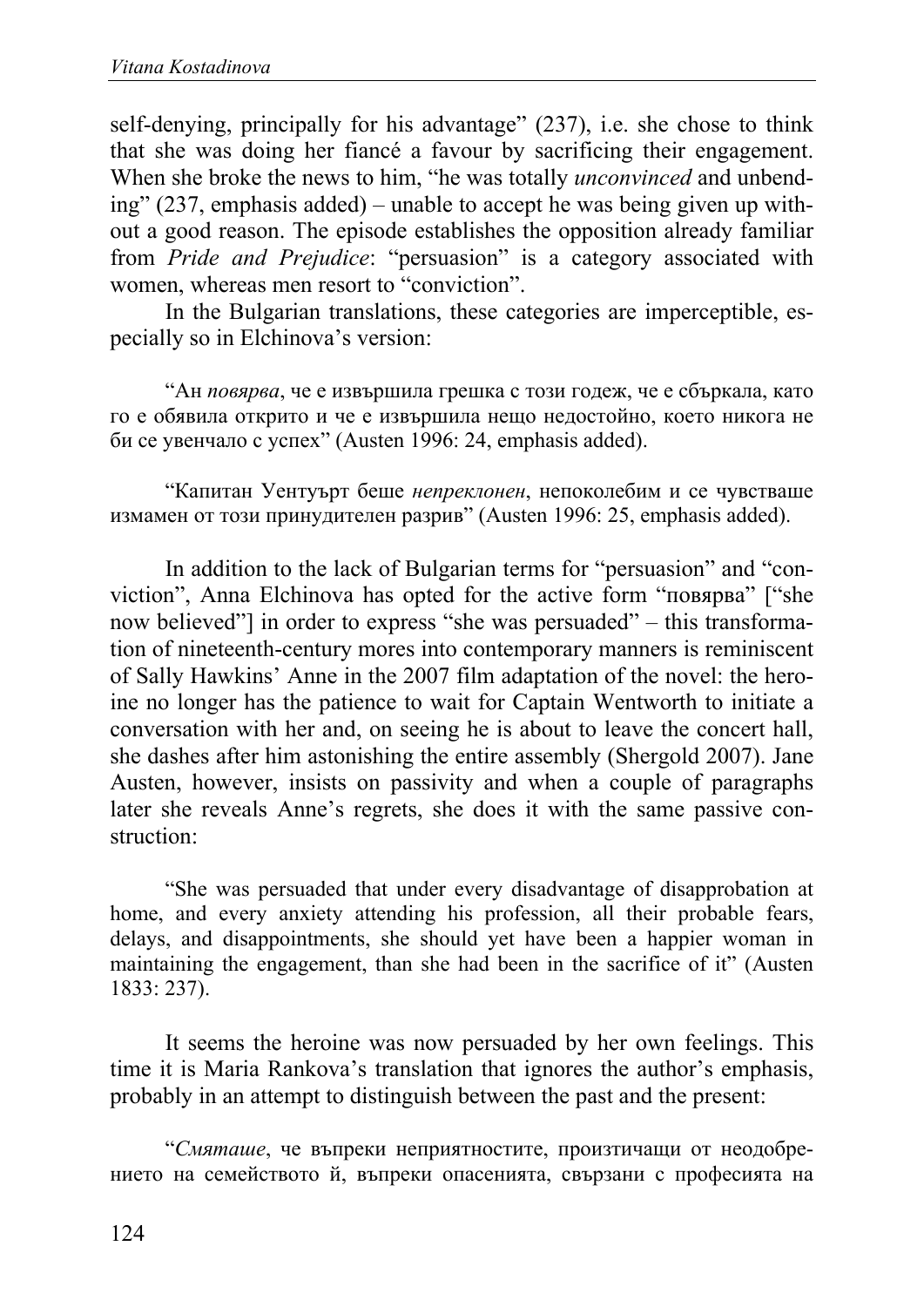Уентуърт, въпреки всякакви страхове, колебания и разочарования, тя щеше да бъде по-щастлива, ако не бе развалила годежа, ако не го беше пожертвала" (Austen 1992: 25, emphasis added).

Anne's position with her own family is obviously not exactly rewarding. She does not care about "her noble family's genealogy" (Todd 2009: 114), i.e. she does not share their values – in return they do not think much of her: she "was nobody with either father or sister; her word had no weight; her convenience was always to give way – she was only Anne" (Austen 1833: 217). Perceived differently by the Musgroves, she feels more at ease with them, it seems: Charles had proposed to her before making her sister Mary his wife, and his family now wish she had accepted because they would have liked her better. At the same time she is very much aware of her own superiority: contemplating the happiness of the Musgrove girls, "she would not have given up her more elegant and cultivated mind for all their enjoyments" (Austen 1833: 248). This different positioning of the heroine with reference to the other characters can be traced in Austen's choice of Active and Passive voice – upon her visit at Uppercross both Anne's sister and her brother-in-law address her in turn as their confidante, and the requests she has to deal with invite persuasion:

'"I wish you could persuade Mary not to be always fancying herself ill,' was Charles's language; and, in an unhappy mood, thus spoke Mary: 'I do believe if Charles were to see me dying, he would not think there was anything the matter with me. I am sure, Anne, if you would, you might persuade him that I really am very ill—a great deal worse than I ever own."' (Austen 1833: 251)

Here Anne is imagined in the active role of persuading the wife or the husband into what suits the one or the other, respectively. The linguistic expression of her importance in the changed context is the use of Active voice, but the distinction is lost in the Bulgarian translations of the novel for the lack of contrast with a previously used Passive voice.

Jane Austen's take on "persuasion" is closely related to the fate of Louisa Musgrove. She is a young girl flirting with Captain Wentworth, much to Anne's distress, who is still in love with him. In Chapter 10 Louisa declares: "I have no idea of being so easily persuaded. When I have made up my mind, I have made it" (Austen 1833: 290). In Walzer's opinion, "The distinguishing values Louisa declares are not her own but reflect Wentworth's, making her claim to a masculine resolution rather an instance of a stereotypical type of feminine suasibility" (Walzer 1995: 702). Her companion, the captain, does not recognise her position as an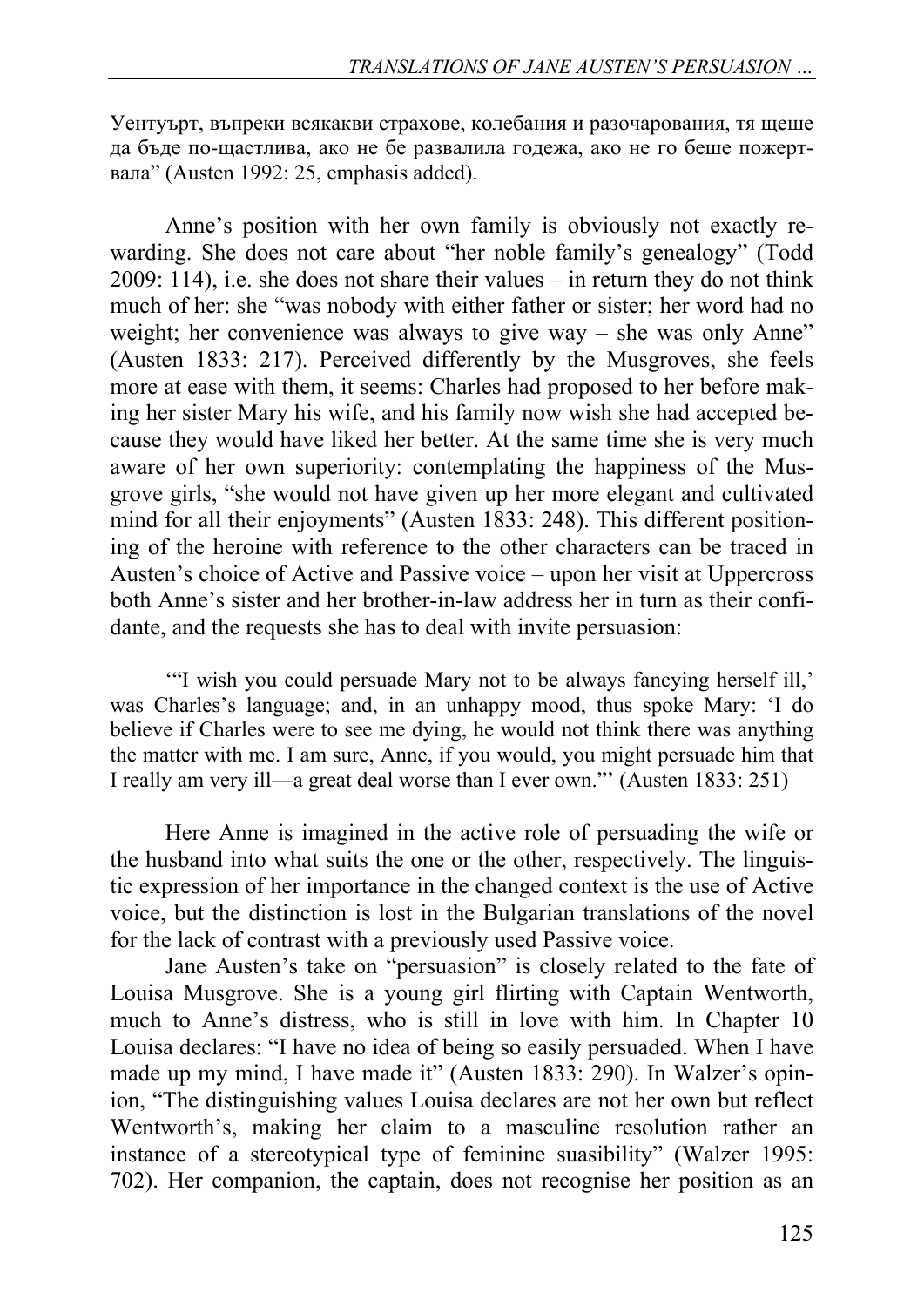echo of his own, he marvels at her "fortitude and strength of mind" and celebrates her "character of decision and firmness" (Austen 1833: 290). In his understanding of the world, "it is the worst evil of too yielding and indecisive a character, that no influence over it can be depended on" (290). This, of course, is a comment on Anne, who was persuaded to believe he was not a good match. At the same time, it is deeply ironic that he makes a claim on her being influenced by him but not by others. As a result, to his mind, happiness is a direct consequence of being "firm" (290-291). Maria Rankova's translation renders this leitmotif with words such as "непоколебимост и воля", or "твърд и решителен характер", and honours Wentworth's complaint about Anne's character by referring to the title: "Най-лошото при един податлив и нерешителен характер е, че не може да се разчита на *въздействие* върху него" (Austen 1992: 64, emphasis added). Thus, in the Bulgarian text of 1992, his "influence" has become the "persuasion" he laments – a befitting turn of phrase, which highlights the narrative irony, or as Kastely has phrased it, "Wentworth persists in valuing a firm and unpersuadable temper whose chief value is a conviction of the rightness of his own judgment" (Kastely 1997: 159).

Louisa's firmness and resolution are more the wilfulness of a child and this is best illustrated with the accident in Lyme. The modal verbs "must be" and "had had to" emphasize her persistence, whereas the usage of "delightful" and "enjoyment" reveal that her behaviour was governed by the pleasure principle:

"There was too much wind to make the high part of the new Cobb pleasant for the ladies, and they agreed to get down the steps to the lower, and all were contented to pass quietly and carefully down the steep flight, excepting Louisa: she must be jumped down them by Captain Wentworth. In all their walks he had had to jump her from the stiles; the sensation was delightful to her. The hardness of the pavement for her feet made him less willing upon the present occasion; he did it, however. She was safely down, and instantly to shew her enjoyment, ran up the steps to be jumped down again. He advised her against it, thought the jar too great; but no, he reasoned and talked in vain, she smiled and said, "I am determined I will": he put out his hands; she was too precipitate by half a second, she fell on the pavement on the Lower Cobb, and was taken up lifeless!" (Austen 1833: 310)

The episode demonstrates that Captain Wentworth was not prepared to deal with girly determination; complying with the stereotype of masculinity, he tried to reason with the girl; stereotypically, it was emotions that mattered to her; eventually, he just gave in. It is Austen's irony that the consequence should have been an injury to the head. And when, a couple of para-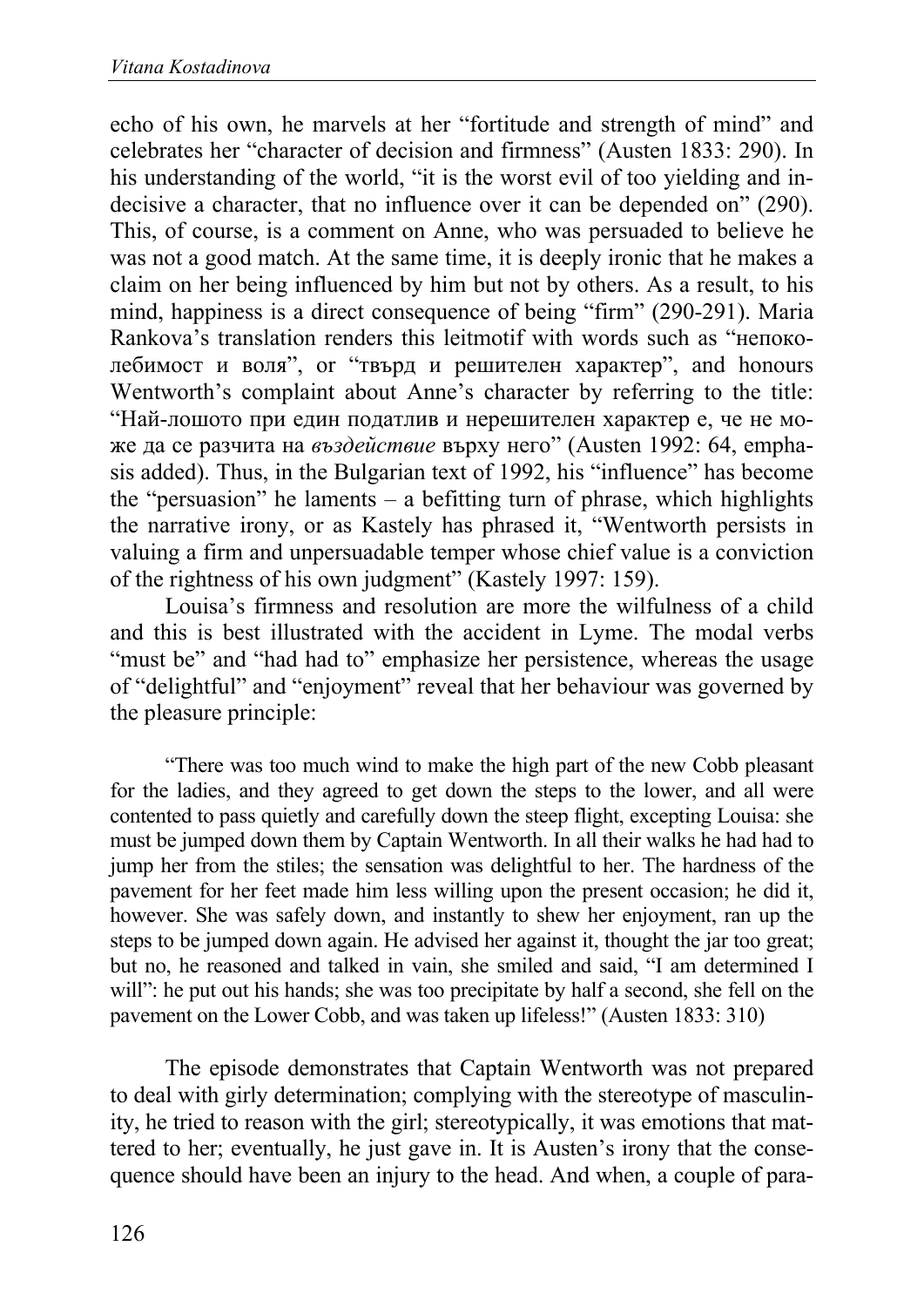graphs later, Henrietta is "persuaded" to believe that there is no usefulness in her staying with her sister (314), it transpires that "persuasion" has acquired quite a positive connotation. To make this re-evaluation absolutely clear to the readers, before the end of the chapter, the narrator has Anne speculating about the effect of the tragic occurrence on Wentworth's beliefs:

"Anne wondered whether it ever occurred to him now, to question the justness of his own previous opinion as to the universal felicity and advantage of firmness of character, and whether it might strike him, that, like all other qualities of the mind, it should have its proportions and limits. She thought it could scarcely escape him to feel that a persuadable temper might sometimes be as much in favour of happiness as a very resolute character." (Austen 1833: 317)

Judging the heroine's psychological reaction, Janet Todd maintains she is "no 'picture of perfection'" because "when Louisa Musgrove falls, and it is unclear whether she will live or die, at this moment of utmost distress Anne thinks of herself and Wentworth, almost gloating that he would now know the difference between obstinacy and steadiness" (Todd 2009: 125). Nonetheless, it is a realistic account of the workings of the imagination to compensate life's misfortunes. What is equally important is the message the narrator is getting across: nothing good comes out of excess, and both resolution and persuadability are fine if in moderation. That is to say, Austen challenges the Enlightenment values of eighteenth-century rhetoric and Walzer points this out in his essay:

"But *Persuasion* does not bear out the confidence the theorists express in reason as a remedy to persuasion's problematic psychology. Although it is true that reason in Austen plays a salutary role as a reality check, that Anne's critical reason, in Bacon's terms, "buckles and bows down the mind to the nature of things" (8: 441), reason is not in itself a sufficient safeguard because it is for Austen an instrumental faculty that can serve Sir Walter's vanity and Wentworth's anger, as well as Anne's morally inspired self-command. [...] *Persuasion*, then, offers in a distinctly feminine voice a counter to a rhetorical theory grounded in a rationalist ethic." (Walzer 1995: 705)

Austen allows for the happiness of both "a persuadable temper" and "a very resolute character" and this is reminiscent of *Sense and Sensibility* – the closing paragraph of the earlier novel implies that the constant communication between Barton and Delaford stands for the constant communication between feelings and rationality and neither is to be preferred over the other on its own. *Persuasion*, however, is not as centred on its heroine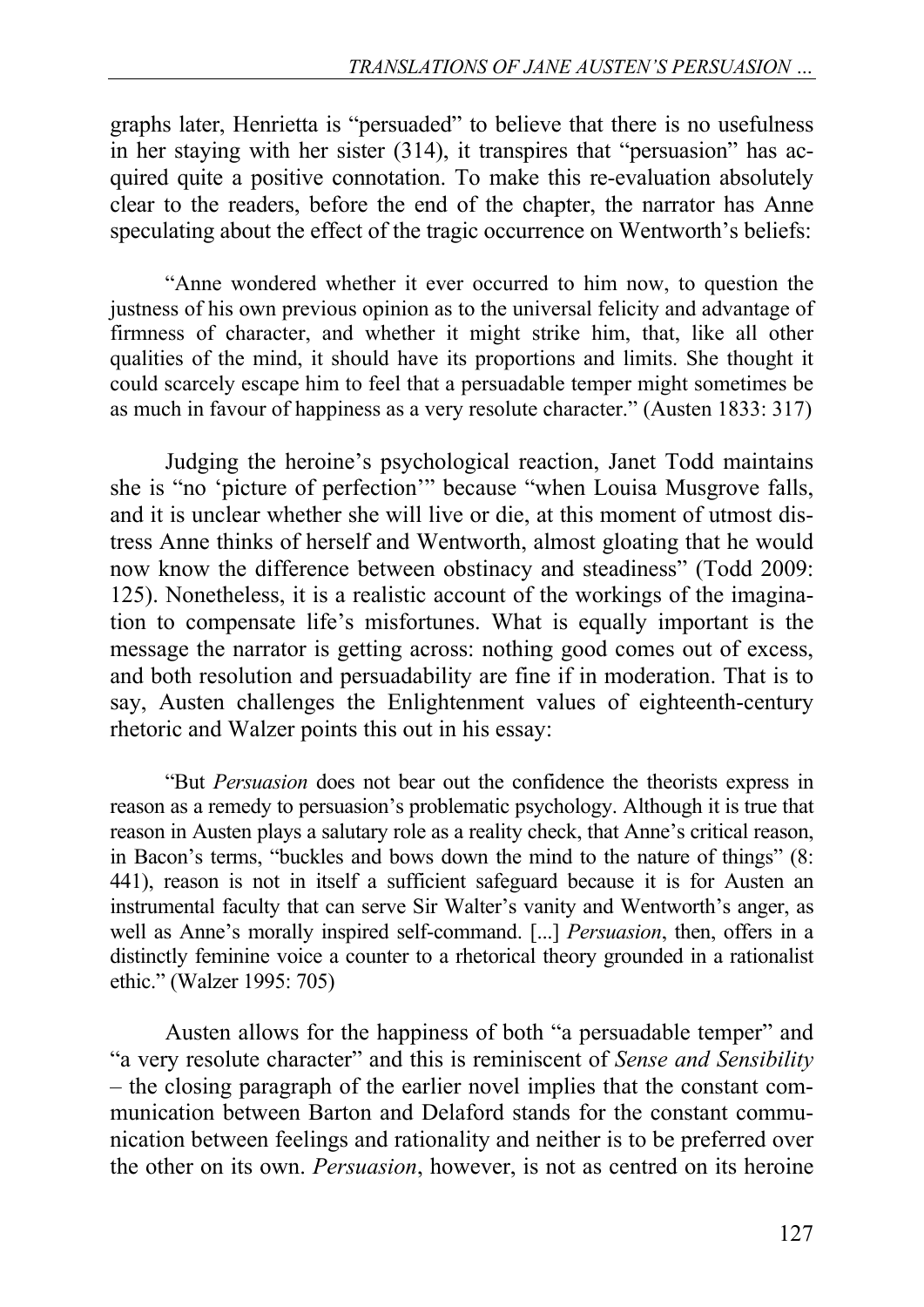as Austen's previous works, it is "nearly as much Wentworth's story as it is Anne's, and as such it is a gendered tale" (Walzer 1995: 704). This claim goes hand in hand with the refutation of a class reading of the plot: "the novel is less the story of the ascendancy of Captain Wentworth than of his domestication into conventionally female ways of knowing" (689).

Unfortunately, the strategy of this domestication has been lost in translation – Bulgarian readers would have no problem with the implications of the narrative, but the connotations of Jane Austen's language have not survived the transfer. By Chapter 14, Captain Wentworth appears to have taken up the art of persuasion himself: he "wanted to persuade Captain Benwick to go with him" to Plymouth (Austen 1833: 330). The Bulgarian verb does not do justice to the distinction: "убеждавал капитан Бенуик да го придружи" (Austen 1992: 94), or "да убеди капитан Бенуик да отиде с него" (Austen 1996: 109). In Chapter 22 the stereotypes are literally overturned: "Their last meeting had been most important in opening his feelings: *she* had derived from it a delightful *conviction*; but she feared from his looks, that the same unfortunate *persuasion*, which had hastened *him* away from the Concert Room, still governed" (Austen 1833: 411, emphasis added). The role reversal is not only at the level of their reactions to Louisa's fall in Chapter 12, which Kastely interprets as challenging "the myth of male competence and female helplessness" (Kastely 1997:  $161$ ) – the rhetorical affiliations of "conviction" and "persuasion" have been changed; we are reminded of Anne's "elegant and cultivated mind" (Austen 1833: 248) and become aware of Wentworth's passions. Once again, without the fine stylistic juxtaposition, the Bulgarian texts remain roughly approximate:

"Последната им среща беше много важна, тъй като й разкри чувствата му и й вдъхна приятна *увереност*. Но изражението му я уплаши, че същата злощастна *мисъл*, накарала го тъй бързо да напусне концертната зала, все още го владее." (Austen 1992: 156, emphasis added)

"Последният път, когато се видяха, беше от особено значение за нея, тъй като успя да вникне донякъде в неговите чувства и това й даваше основания за известна *увереност*, но съдейки по погледа му, Ан се страхуваше, че той все още е подвластен на онова злощастно *убеждение*, което го бе принудило да напусне преждевременно концертната зала" (Austen 1996: 186, emphasis added).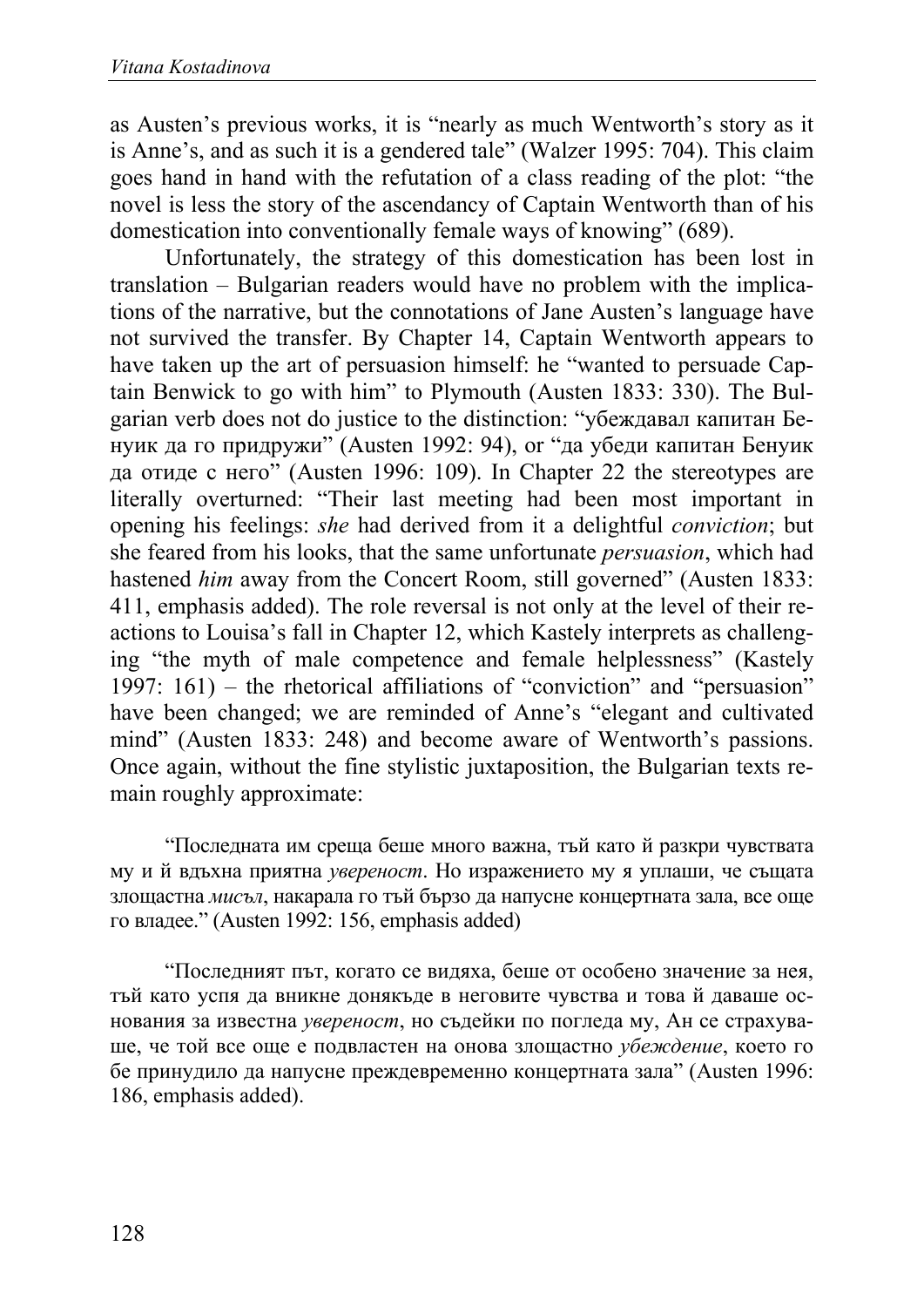The Bulgarian pairs of words ("*увереност* – *мисъл*" and "*увереност* – *убеждение*") have not been attached to "conviction – persuasion" consistently enough in order to establish a pattern and make it recognisable.

No doubt, Jane Austen displays a feminine take on the world and does so with erudition and artistry. Her novel, however, is no feministrevolution manifesto. The ending is quite traditional with the heroine settling in a patriarchal society: the only profession available to her at the end of the story is a "sailor's wife" (Austen 1833: 440). Yet, even if the lady author did not transform social mores, she challenged stereotypes. She defied the gendered construal "representing good writing as masculine virtue and weak writing as a feminine subversion that undermines a manly enterprise" (Brody 1993: 3) – according to no lesser critic than F. R. Leavis, "Jane Austen, in fact, is the inaugurator of the great tradition of the English novel" (Leavis 1966: 16). One of the amazing achievements of *Persuasion* is the hologram effect – the narrative is encoded in the use of "persuasion" and "conviction" as a binary opposition. The Bulgarian translations of the words do not echo the story line but the message is still there – as with holograms, the whole can be seen in the fragment.

## **WORKS CITED**

- **Atanasova 1985:** Атанасова, Т., Е. Машалова, М. Ранкова, Р. Русев, Г. Чакалов (съст.) *Английско-български речник*. Трето издание в два тома. София: БАН, 1985.
- **Austen 1833:** Austen, Jane. *Northanger Abbey and Persuasion*. London: Richard Bentley, 1833.
- **Austen 1894:** Austen, Jane. *Pride and Prejudice*. London: George Allen, 1894.
- **Austen 1992:** Остин, Джейн. *Въздействие*. Прев. Мария Ранкова. София: Народна култура, 1992.
- **Austen 1996:** Остин, Джейн. *Доводите на разума*. Прев. Анна Елчинова. София: Мърлин, 1996.
- **Brody 1993:** Brody, Miriam. *Manly Writing: Gender, Rhetoric, and the Rise of Composition*. Carbondale: Southern Illinois University Press, 1993.
- **Gross 1989:** Gross, Gloria. "Mentoring Jane Austen: Reflections on 'My Dear Dr. Johnson'". // *Persuasions* No 11, 1989, 53-60. 12<sup>th</sup> Dec. 2013.
- <http://www.jasna.org/persuasions/printed/number11/gross.htm>
- **Johnson 1785:** Johnson, Samuel: *A Dictionary of the English Language*. Sixth edition, two volumes; London: Printed for J. F. And C. Rivington, et al., 1785. 12<sup>th</sup> Dec. 2013.
- Volume I: <https://archive.org/details/dictionaryofengl01johnuoft>
- Volume II: <https://archive.org/details/dictionaryofengl02johnuoft>